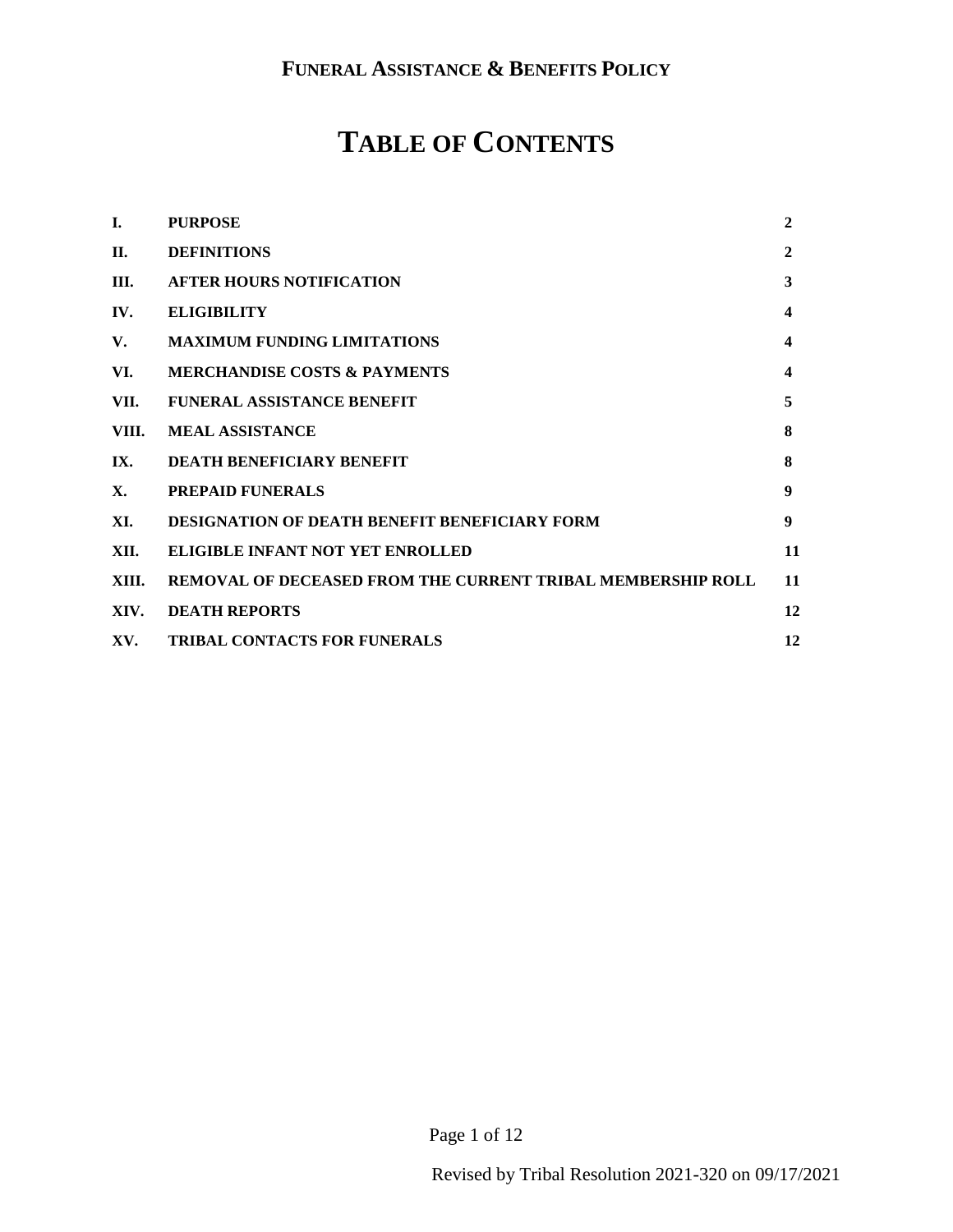# **GENERAL PROVISIONS**

#### <span id="page-1-0"></span>**I. Purpose**

The purpose of this Policy shall be to:

- A. Specify the criteria and procedures for providing death benefits to all Siletz Tribal members;
- B. Outline the requirements for obtaining Meal Assistance for a Tribal member funeral; and
- C. To specify which costs will be paid for directly or reimbursed in relation to the funeral of a Siletz Tribal member.
- D. It is not the intent of this Policy to dictate how or where to bury, cremate or entomb a deceased Siletz Tribal member or how to conduct the funeral or meal.

#### <span id="page-1-1"></span>**II. Definitions**

- A. Check Request: A written request by a Tribal employee for a Tribal check to be issued by the Tribal Accounting Department. Processing can take up to 14-days depending upon the date of submission and any holidays.
- B. Death Beneficiary Benefit: This is a Tribal funded cash benefit, in the form of a Tribal check, that is paid to the most recently Designated Death Beneficiary on file with the Enrollment Department upon the death of an enrolled Tribal member once all funeral and burial expenses have been paid.
- C. Death Benefit: The general term used to describe the Tribal benefit for covering the costs of a Siletz Tribal member's funeral and a payment to their designated beneficiary.
- D. Designation of Death Benefit Beneficiary Form (FORM # ENROLL-003): This Tribal Enrollment form designates the person(s) the Tribal member wishes to name as the Beneficiary for Death Benefits.
- E. Designated Beneficiary or Beneficiary: The individual designated by a Tribal member to receive the Death Beneficiary Benefit. In *general*, this is the person that will be handling the funeral arrangements for the Tribal member and handling their affairs at the time of the Tribal member's passing. The selection of this individual is the exclusive prerogative of the Tribal member. This person must be at least the age of 18 at the time of the designation is made as they may be required to sign a legal and binding contract with a vendor for the burial expenses and living at the time the Tribal members passes away.
- F. Direct Burial Expenses: Costs incurred as a direct result of the burial of a deceased enrolled Tribal Member or a very young member not yet enrolled, including stillborn birth. These costs mean body preparation, cremation, casket, urn and any plot fees.
- G. Direct Funeral Expenses: Cost of holding a funeral/memorial service for an enrolled Tribal member or a very young member not yet enrolled, including stillborn birth. This includes

Page 2 of 12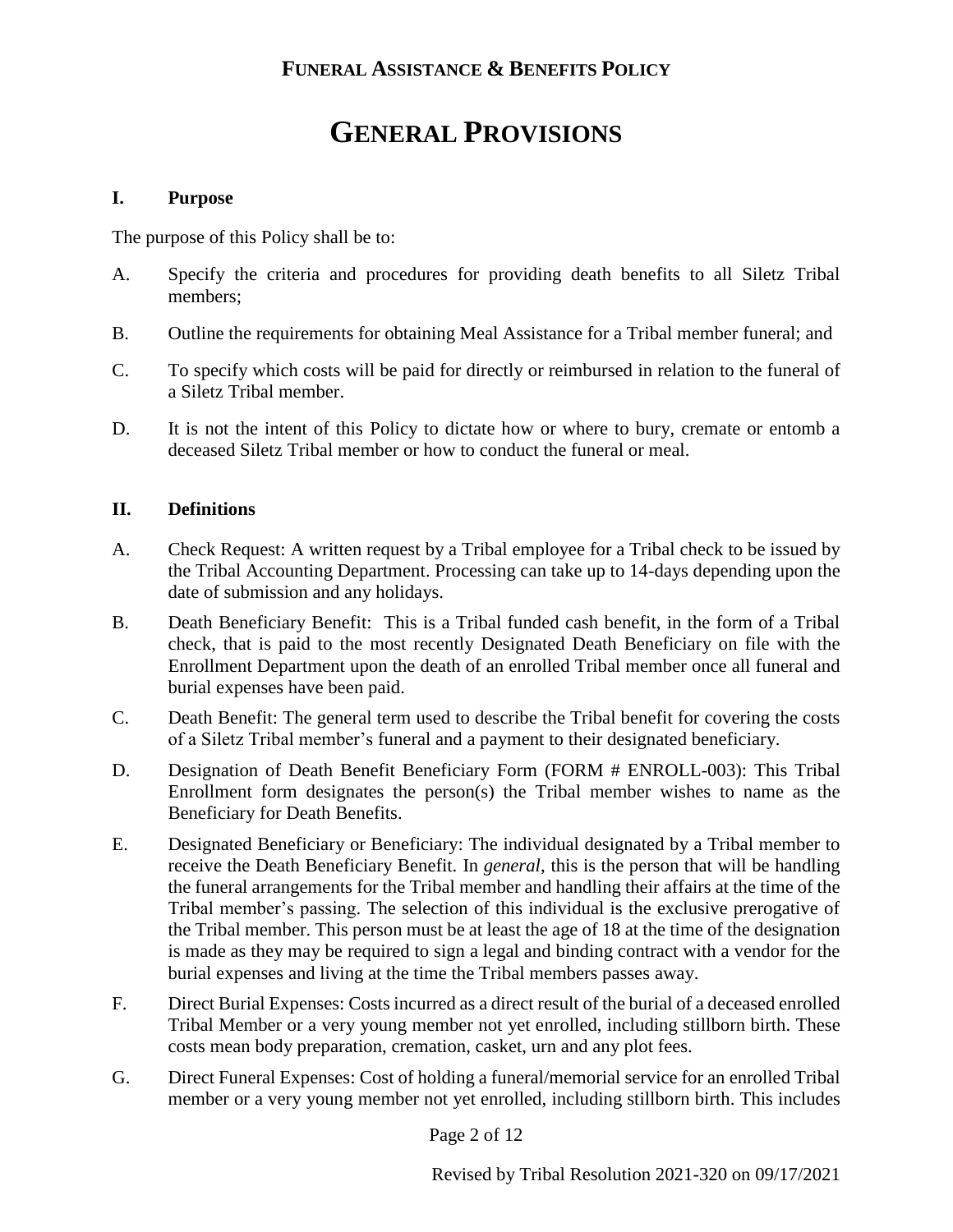the cost for flowers, announcement, obituary, hall rental, officiate, drummers, etc.

- H. Funeral: Used in reference to a funeral service, memorial service, celebration of life or any other ceremony honoring the passing of a Siletz Tribal member or other eligible person as defined in [IV.B.](#page-3-3)
- I. Deceased Removal: The process of removing the name of a deceased and enrolled Tribal member from the current Tribal Membership Roll. The enrollment number of the deceased individual member shall be retired and not used for any other Tribal member however, no Tribal ID cards with that roll number will be issued after their passing. A Certificate of Indian Blood (CIB) can be issued for the matter of Probate or other relevant business purposes when requested.

#### <span id="page-2-0"></span>**III. After Hours Notification**

A. The Enrollment Department can be reached after hours by calling the direct office number (541) 444-8258 where an answering service will be available to contact a staff member of the Enrollment Department.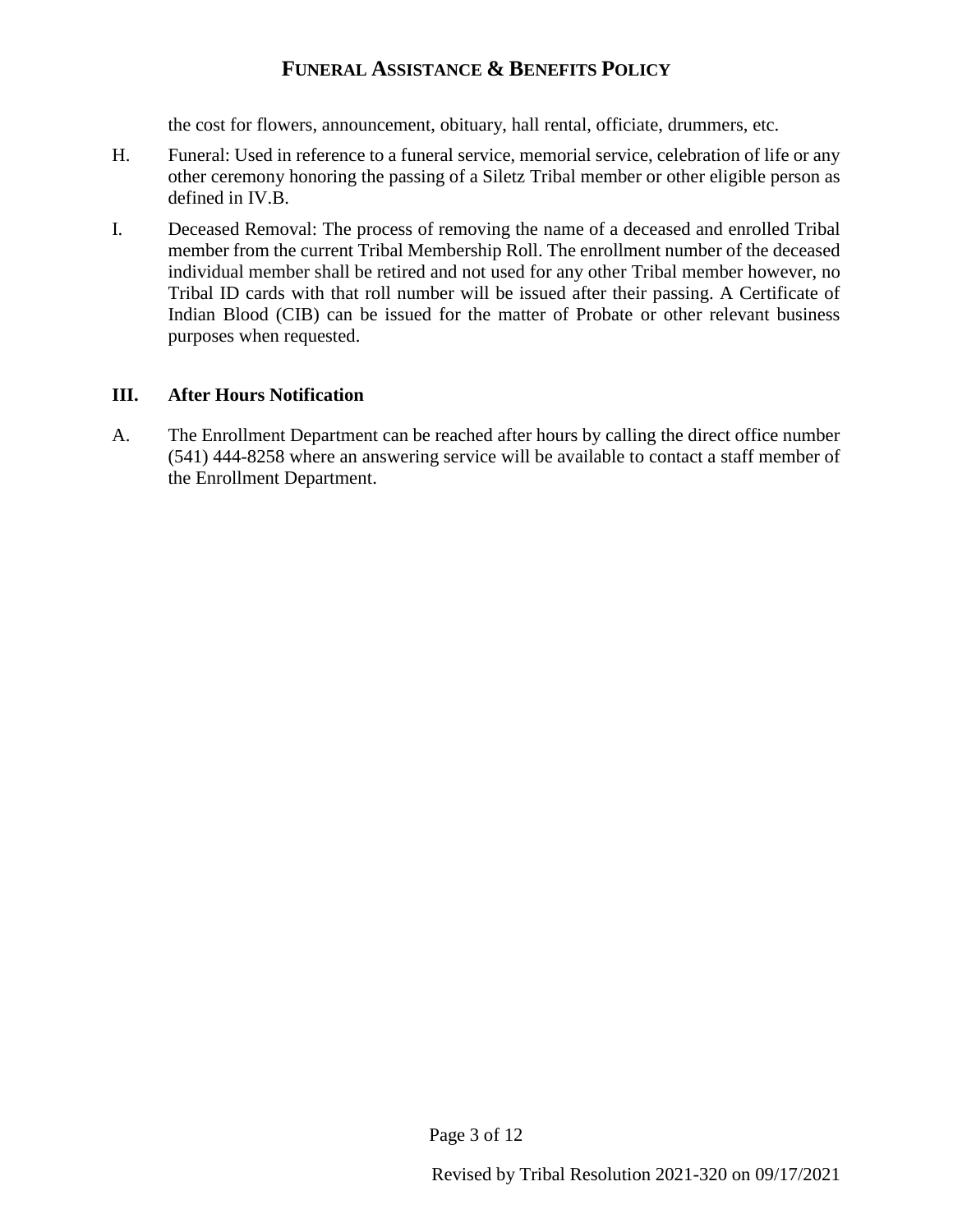# **BENEFITS**

### <span id="page-3-0"></span>**IV. Eligibility**

- <span id="page-3-3"></span>A. All Death Benefits are made available at the time of death of a Siletz Tribal member as defined in [B.](#page-3-4)
- <span id="page-3-4"></span>B. For Death Benefits to be awarded, the deceased must be one of the following:
	- 1. An enrolled member of the Confederated Tribes of Siletz Indians at the time of their death;
	- 2. A non-enrolled infant age one year or younger that would have otherwise been eligible for enrollment with the Confederated Tribes of Siletz Indians; or
	- 3. A stillborn birth where at least one of the parents is a Siletz Tribal member and their infant would have otherwise been eligible for enrollment with the Confederated Tribes of Siletz Indians.
- C. The Death Benefit is not an asset of the deceased Tribal member or their estate. Death Benefits cannot be used to make prepaid arrangements for a funeral.
- D. Funeral & Burial Assistance: This benefit is available to the individual handling the funeral, memorial and/or burial of an eligible decedent as defined in §3.63[6B.](#page-3-4)
- E. Meal Assistance: This benefit is available to the person/family handling the funeral arrangements or their designee to have a public dinner or potluck following the funeral of an eligible decedent as defined in §2.353(b) above. Any amount unspent for the meal, assistance will not be cashed out and shall remain in the Siletz Tribe's Meal Assistance fund.
- <span id="page-3-1"></span>F. Death Beneficiary Benefit: This benefit is available to the ADULT person/family member of the deceased enrolled Siletz Tribal member, as defined in §2.363(A), designated as the beneficiary before his or her death. This benefit is not the property or asset of the deceased Siletz Tribal member as defined by §2.363(A). If no beneficiary was designated prior to death, the benefit will go unpaid and remain the property of the Tribe.

## **V. Maximum Funding Limitations**

- A. Funeral & Burial Assistance: \$6,000
- B. Meal Assistance: \$200
- <span id="page-3-2"></span>C. Death Beneficiary Benefit: \$1,000

### **VI. Merchandise Costs & Payments**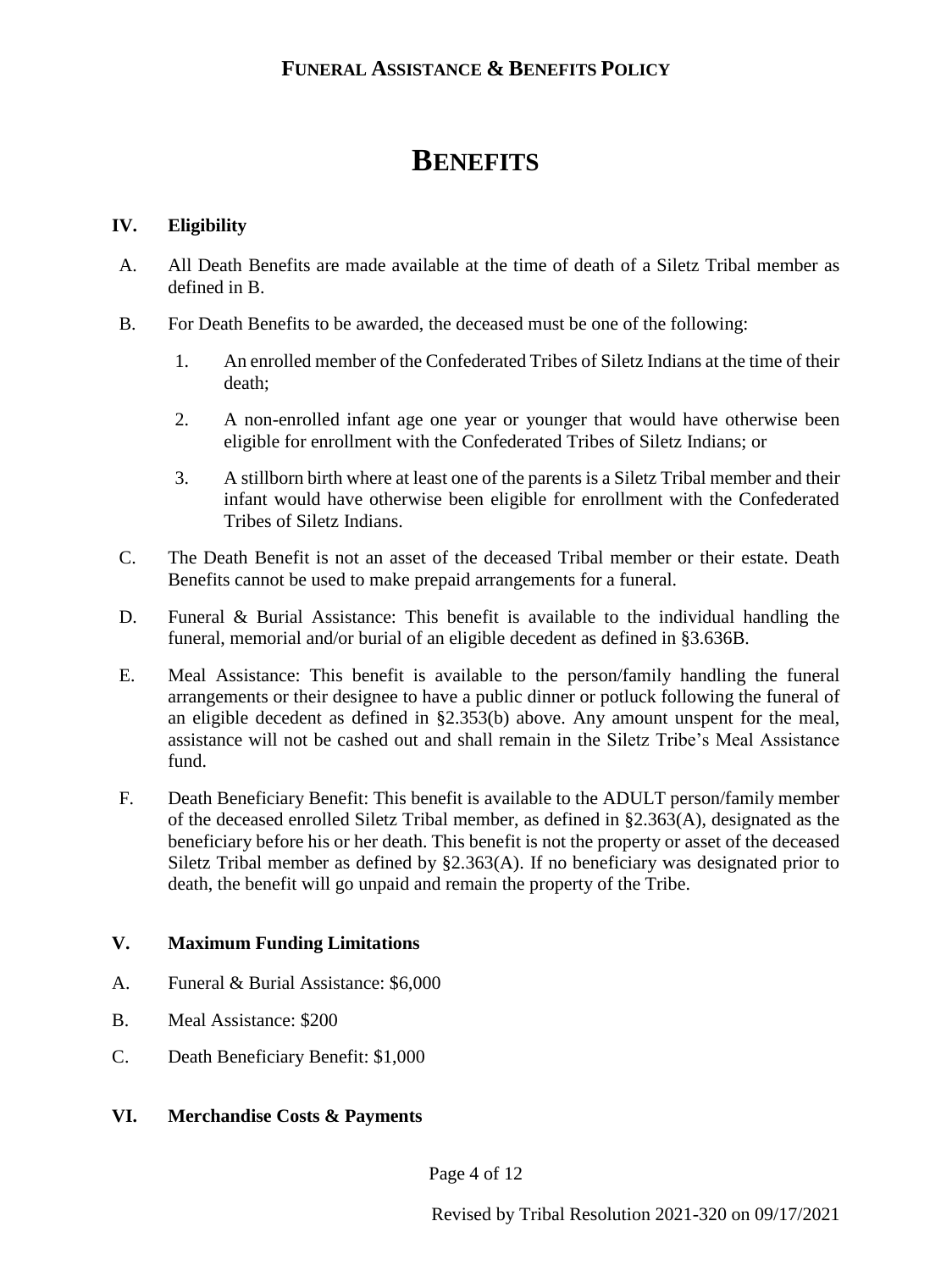- A. The cost of all items supplied by the Siletz Tribe and used for the Tribal member's funeral will be deducted from the funeral and burial assistance prior to any other payment being made. This merchandise in general is caskets, grave liner and Tribal Pendleton blankets.
- B. Merchandise supplied by the Siletz Tribe and used for a Siletz Tribal member's funeral is priced at the Siletz Tribe's cost.
- C. Payment for the merchandise items must be paid in full prior to the merchandise being picked up/released by the Enrollment Department if not covered by the Death Benefit.
- D. Merchandise supplied by the Siletz Tribe, if in supply, available, and not needed for Siletz Tribal members, may be purchased by Tribal members, Tribal employees, Chinook Winds Casino Resort employees for funerals of a non-Tribal family member at the Siletz Tribe's cost.
- E. Other Oregon Tribes may purchase items supplied by the Siletz Tribe, if in supply, available, and not needed for Siletz Tribal members, for funerals at 20% above the Siletz Tribe's cost.
- <span id="page-4-0"></span>F. Tribes outside of Oregon and the public may purchase items supplied by the Siletz Tribe, if in supply, available and not needed for Siletz Tribal members, for funerals at 30% above the Siletz Tribe's cost.

#### **VII. Funeral Assistance Benefit**

- A. Arrangements: Neither the Confederated Tribes of Siletz Indians (Siletz Tribe), nor the Enrollment Department are responsible for funeral arrangements. Funeral arrangements are the sole responsibility of the family, another person (i.e. friend of the deceased), or the Designated Beneficiary.
- B. Funeral arrangements include the following:
	- 1. Time and date of funeral, dressing, religious services, meal, etc;
	- 2. Location of the funeral, including making arrangements for the use of the Siletz dance house and/or the Siletz Community Center;
	- 3. Place of burial, cremation or interment including the location of grave within the Paul Washington Cemetery or other cemetery maintained by the Siletz Tribe;
	- 4. Selection of an officiate and/or drummers including the honorarium amount; and
	- 5. Opening and closing, including the costs/fees if any, of the grave, mausoleum, columbarium or other interment facility.
- C. The person signing the contract with the funeral home is responsible for payment of any expenses that exceed the limitations of funding for the Death Benefit provided by the Siletz Tribe.
- D. Reporting of Death: The Enrollment Department will accept reports of the death of a Tribal member from anyone: family, Beneficiary, friend, coroner's office, funeral home, etc.

Page 5 of 12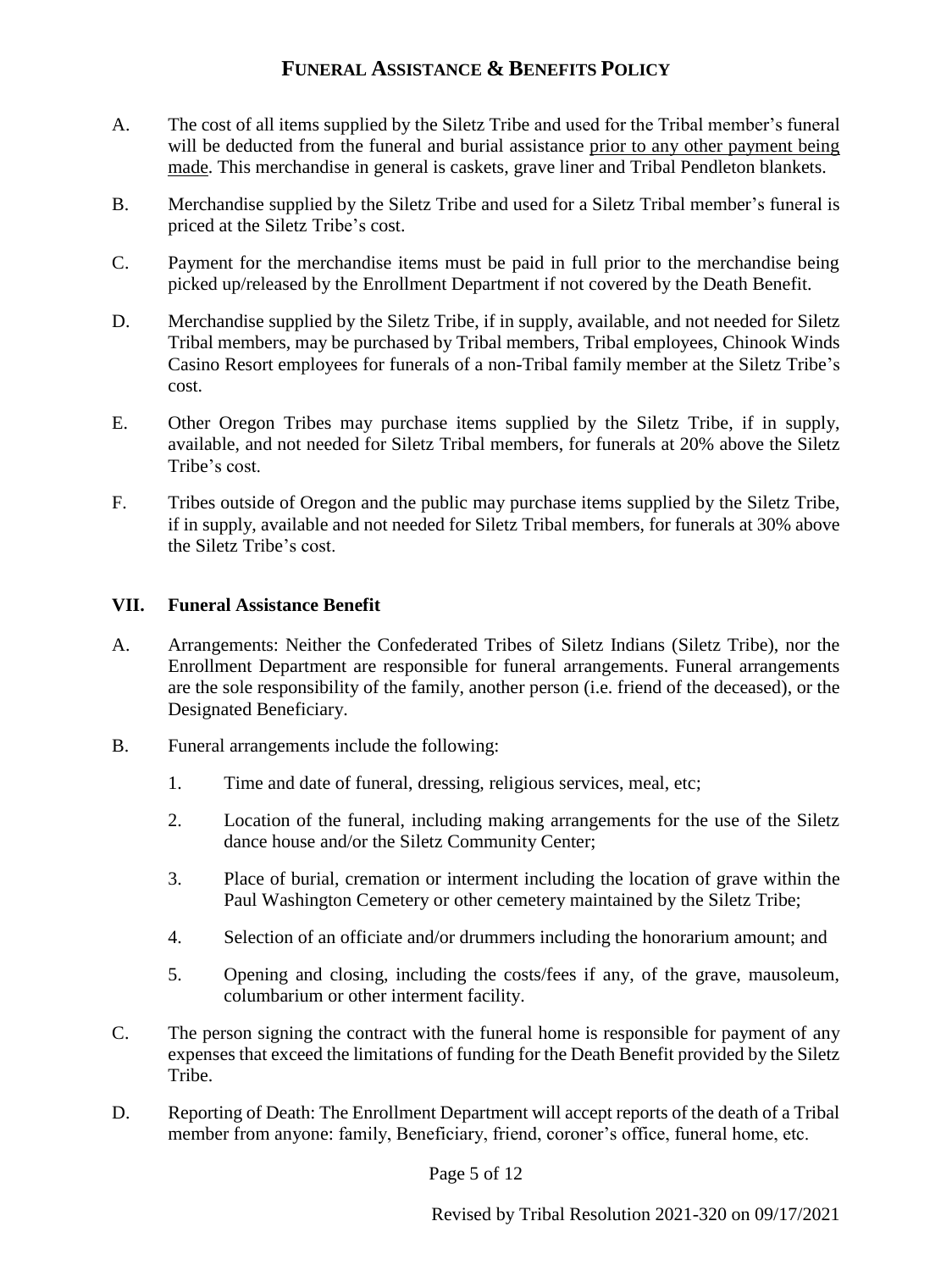- E. Notification: As soon as possible after a death, the Enrollment Department shall be contacted with the following information:
	- 1. Full legal name of the deceased;
	- 2. Tribal roll number, if known;
	- 3. Date and place of death;
	- 4. Date and place of funeral, burial or cremation;
	- 5. The name, address and phone number of the primary contact that will be responsible for making the funeral arrangements;
	- 6. Name, address and phone number of the spouse, if any;
	- 7. Name and phone number of the funeral home; and
	- 8. Veteran information including branch(es) of service and a copy of their DD-214 when possible.
- F. Allowable costs/services:
	- 1. Services and goods provided by the funeral home such as cremation, embalmment, transportation of the deceased and honorariums to an officiate and/or drummers;
	- 2. Funeral announcements and publication of obituary (when one is done, a copy should be provided to the Enrollment Department for inclusion in the deceased's enrollment file);
	- 3. Caskets and grave liners from the funeral home, Enrollment Department or any other vendor;
	- 4. Cremation urns;
	- 5. Death certificates, number to be determined by the family for their use;
		- a) One (1) certified long form (showing cause of death) death certificate purchased through the funeral home and sent with the final invoice/bill for the funeral home for the Tribal member's Enrollment file;
	- 6. Headstones purchased through the funeral home or any other vendor;
	- 7. Costs to add information to an existing headstone;
	- 8. Cemetery fees, if any, such as purchase of one (1) plot for the burial, fees for opening and closing of grave and mausoleum costs.
	- 9. Flowers purchased through the funeral home, a florist, other vendor or as a reimbursed cost to an individual submitting receipts;
	- 10. One (1) Siletz Tribal Pendleton blanket used directly for the burial or as a liner in the casket purchased through the Enrollment Department; and

Page 6 of 12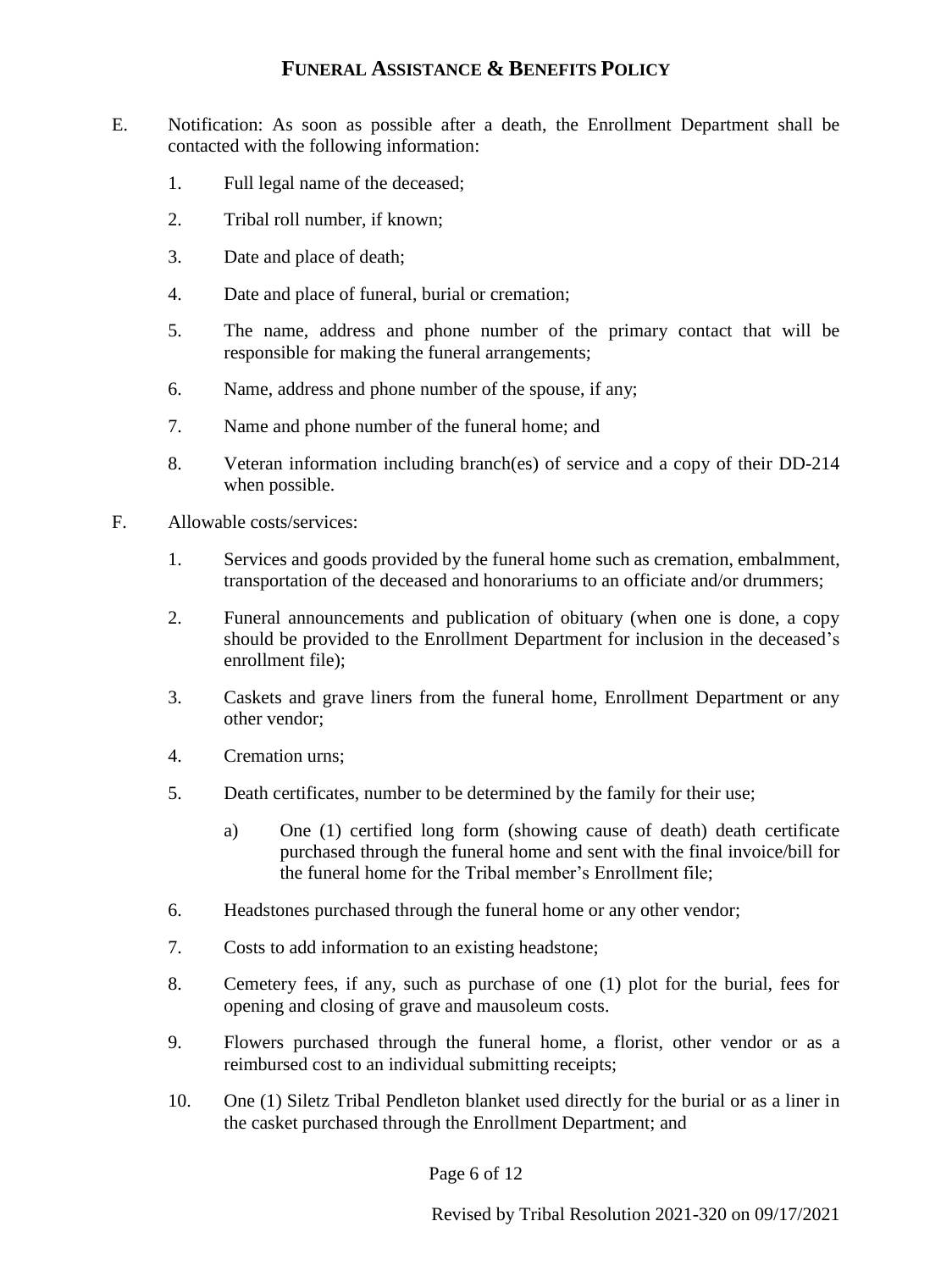- 11. Cremation, thumbprint, and/or other memorial jewelry.
- G. Disallowed costs/services:
	- 1. Any funeral/burial expense which exceeds the maximum funding limit will not be paid by the Siletz Tribe;
	- 2. Clothing for the deceased to be dressed in for the funeral;
	- 3. Any endowment care funds for the upkeep of cemetery plots, crypts, columbarium or mausoleum;
	- 4. Giveaway or gift items including blankets and/or apparel to be worn by attendees of the funeral/memorial; and
- H. Billing and payment:
	- 1. All payments will be made directly to the provider(s)/vendor(s) except as noted in this subsection.
	- 2. The primary contact for making funeral arrangements shall provide to the funeral home the name of the Tribe and the phone number to the Enrollment Department.
	- 3. The Enrollment Office will provide information to the funeral home on the requirements of the death certificate and the billing process with the list of allowable and disallowed costs.
	- 4. The primary contact is responsible for ensuring the Enrollment Department receives the final bill and the death certificate. No payments will be made until these items are received.
	- 5. The Tribal funeral assistance benefit is a secondary benefit and resource. Payments by Siletz Tribe under this Policy will be made only after all other benefits have been paid, such as Veteran benefits or insurance.
- I. Payments will be made in the following order until the funeral assistance benefit funding amount is exhausted:
	- 1. Product and services supplied by Siletz Tribe (casket, delivery fee of casket, blanket used in the casket, and grave liner);
	- 2. The funeral home serving as the primary service provider;
	- 3. A secondary funeral home;
	- 4. Cemetery costs/fees;
	- 5. Other services/goods provided; and
	- 6. Reimbursement to family members for costs associated with the funeral.
	- 7. Any amount unspent for the funeral and burial assistance will be available for allowable funeral and burial costs for up to 12-months following the date of death.

Page 7 of 12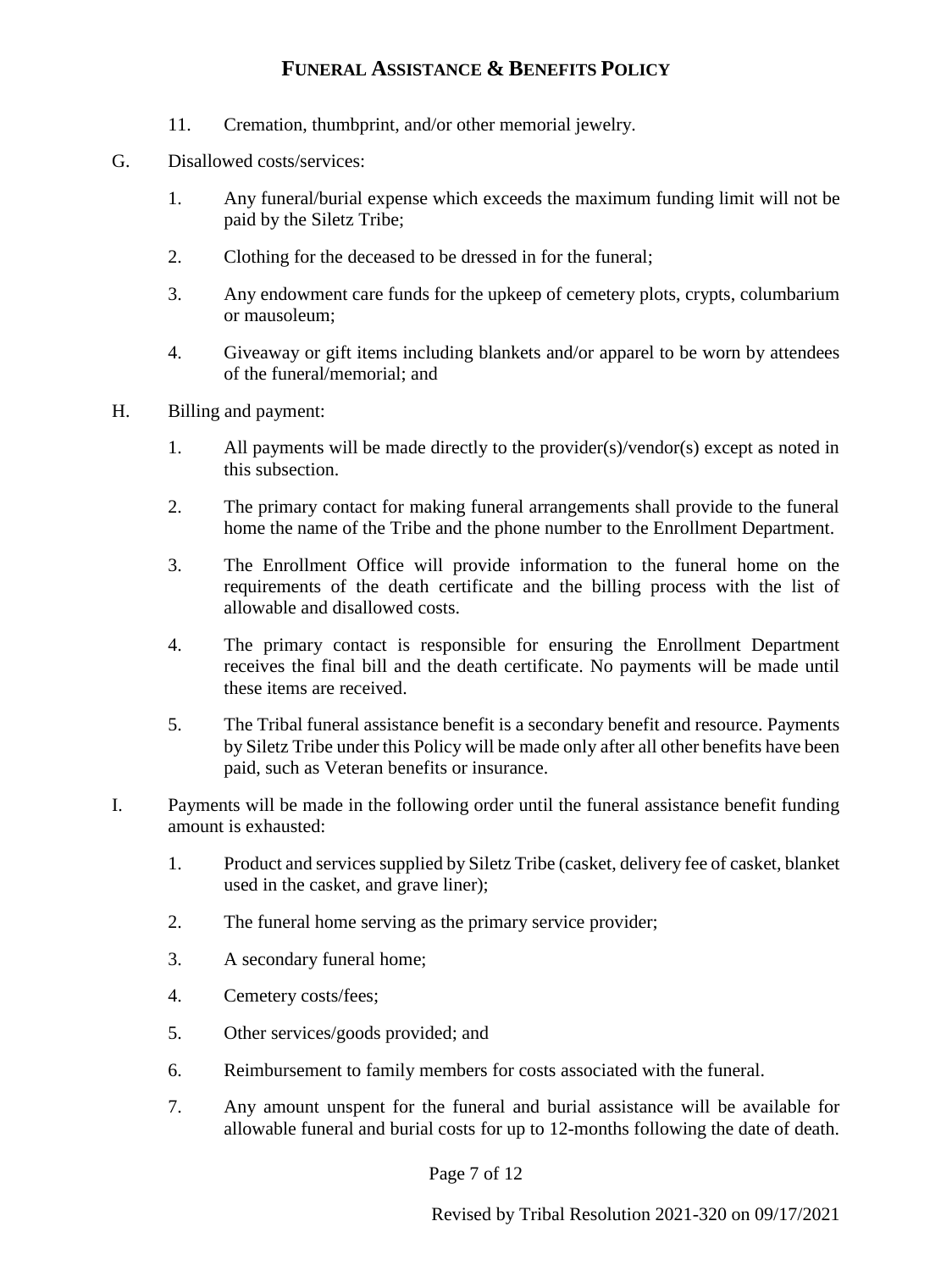#### <span id="page-7-0"></span>**VIII. Meal Assistance**

- A. Meal Assistance is available to the family to provide for a Tribal customary wake the night prior to the burial and/or lunch/dinner/potluck immediately following the funeral service. The intent of the funding is to provide the family with assistance in accommodating their desire to feed extended family and community members who attend the funeral in respect of the deceased.
- B. The meal shall be a public meal at the funeral home, church, community center or similar facility.
- C. Meal Assistance will not be provided for private or family only meals.
- D. The allowable items that can be purchased with Meal Assistance are a catering service, deli food, grocery food, paper plates, paper napkins, plastic utensils and non-alcoholic beverages.
- E. The primary contact person, whom is established during the notification process, shall determine the items they wish to be purchased through a Tribal Purchase Order (PO) with an approved vendor (i.e. Fred Meyer). Vendors that accept a PO are established through the Accounting Department of the Siletz Tribe. The primary contact person will work with a representative of the Human Services (Program I) Department or the Area Office Supervisor if not in Siletz to have the Meal Assistance items purchased.
- F. For those living outside of the 11-county service area, the primary contact or their designee is permitted to be reimbursed for allowable Meal Assistance items by submitting original store receipts dated within three (3) days prior to the date of the funeral with the name and address of the person to be reimbursed.
- G. Staff assistance for funerals is available through the Human Services (Programs I) Department Monday – Friday, 8:00 AM to 4:30 PM, excluding holidays. For funerals that are held outside those hours, the primary contact person is responsible for making arrangements for individuals to volunteer in the kitchen for meal preparation.
- <span id="page-7-1"></span>H. Any amount unspent for the Meal Assistance will be remain within the Siletz Tribe's Meal Assistance fund.

### **IX. Death Beneficiary Benefit**

- A. Once all allowable costs as set out in this Policy have been paid and the original death certificate is on file with the Enrollment Department, the Death Beneficiary Benefit of \$1,000 will be paid in the form of a Tribal check to the most recent Designated Beneficiary on file with the Enrollment Department.
- B. Unused funds from the meal assistance will NOT be paid out to the Designated Beneficiary, and will remain in the Tribal budget.
- C. If no eligible beneficiary was designated prior to death, the Death Beneficiary Benefit will not be paid out.
- D. Unused funds from the funeral and burial assistance will NOT be paid out to the Designated

Page 8 of 12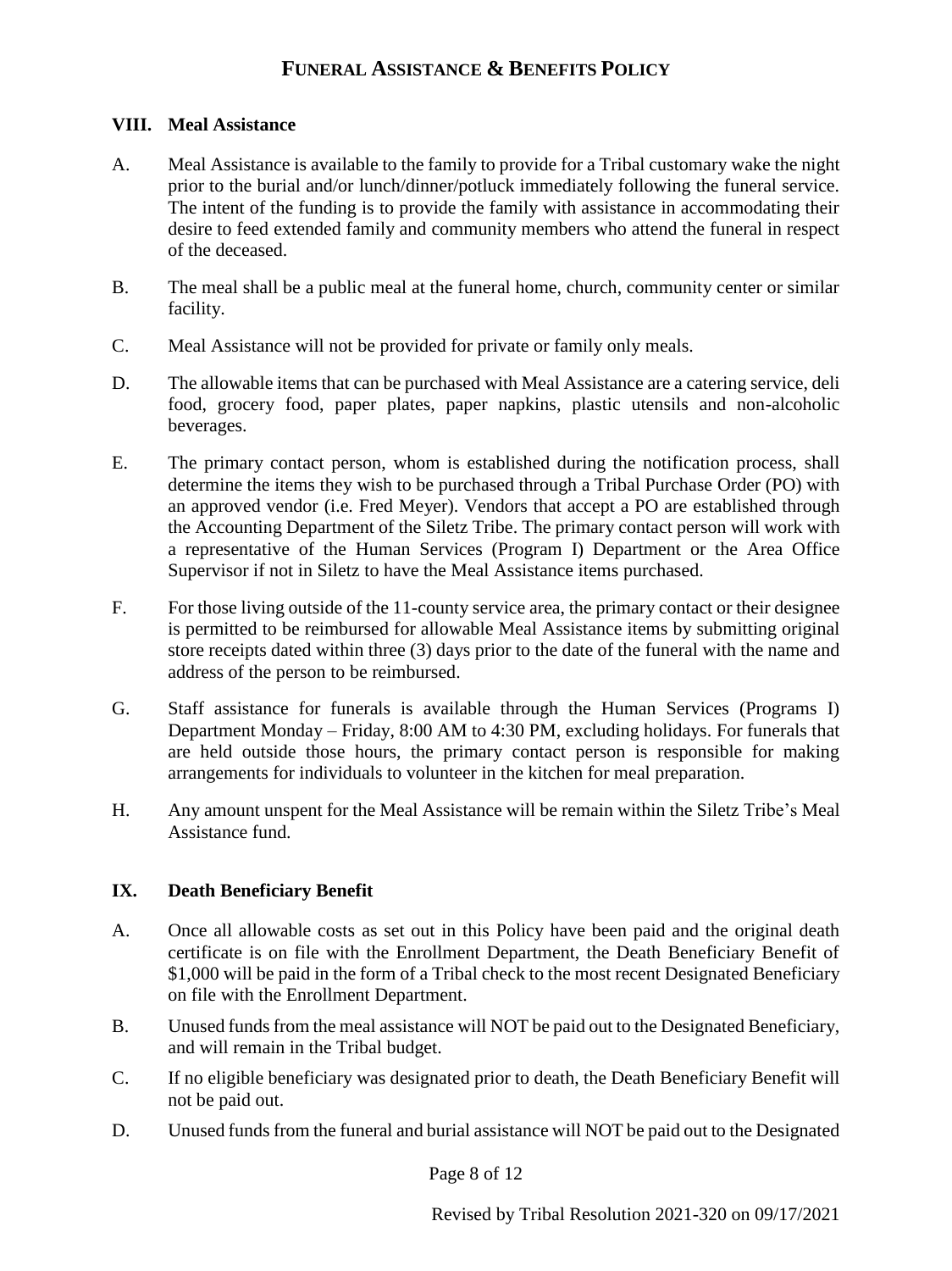<span id="page-8-0"></span>Beneficiary and will remain in the Tribal budget.

#### **X. Prepaid Funerals**

- A. In the event the funeral, burial, headstone and plot costs have been paid in full prior to Siletz Tribe making a payment, the individual(s) who paid for any of these services will be entitled to reimbursement for allowable costs/services up to the maximum funding limitations for each benefit. The individual(s) must provide proof of payment in full before reimbursement by Siletz Tribe will be made.
- B. If the individual who paid for the funeral is the deceased, no reimbursement will be allowed to the family or the estate. The balance of the funding limitation for funeral and burial assistance will be paid to the Designated Beneficiary in addition to the Death Beneficiary amount.
- <span id="page-8-1"></span>C. If an insurance policy taken out by the decedent covered the cost of decedent's funeral, the balance of the funding limitation for funeral and burial assistance will be paid to the Designated Beneficiary.

#### **XI. Designation of Death Benefit Beneficiary Form**

- A. In the event there is no Designated Beneficiary on file at the time of death, all other benefits provided by this Policy will be allowed towards the funeral and burial costs of the Tribal member. The Enrollment Department will work with a representative of the decedent to ensure they know what is available and to provide all available benefits.
- B. The form is included as addendum to this Policy. The form allows for up to three (3) beneficiaries to be listed in case the first and/or second beneficiary should pre-decease the Tribal member or they all die in the same incident (i.e. car accident). The Tribal member can choose to split the Death Beneficiary payment between multiple beneficiaries by making a specific note on the form of this wish. If no such note is written on the form, payment will go to the  $1<sup>st</sup>$  living beneficiary in order of 1-3.
- C. It is the Tribal member's responsibility to ensure they have a form on file with the Enrollment Department and the contact information for the listed beneficiaries is accurate. The Enrollment Department will make all possible efforts to contact a beneficiary.
- D. It is advised for Tribal members to research the State/Country they reside in to determine if other documentation must be completed in order to designate a person that has the lawful right to control final disposition of a decedent.
- E. When someone is newly enrolled with the Tribe, a Designation of Death Benefit Beneficiary Form is sent by the Enrollment Department to them with their notification of their approval for enrollment with the Siletz Tribe.
- F. The original and completed form must be returned to the Enrollment Department. Copies, emailed scans and faxes are not accepted. If signatures, notary verification or information is missing; the form will be returned to the Tribal member for completion or submission of a new form.
- Page 9 of 12 G. Per the Tribal Confidentiality Ordinance, Tribal Staff cannot share the name or contact information of the Beneficiary with anyone other than the Beneficiary and the Funeral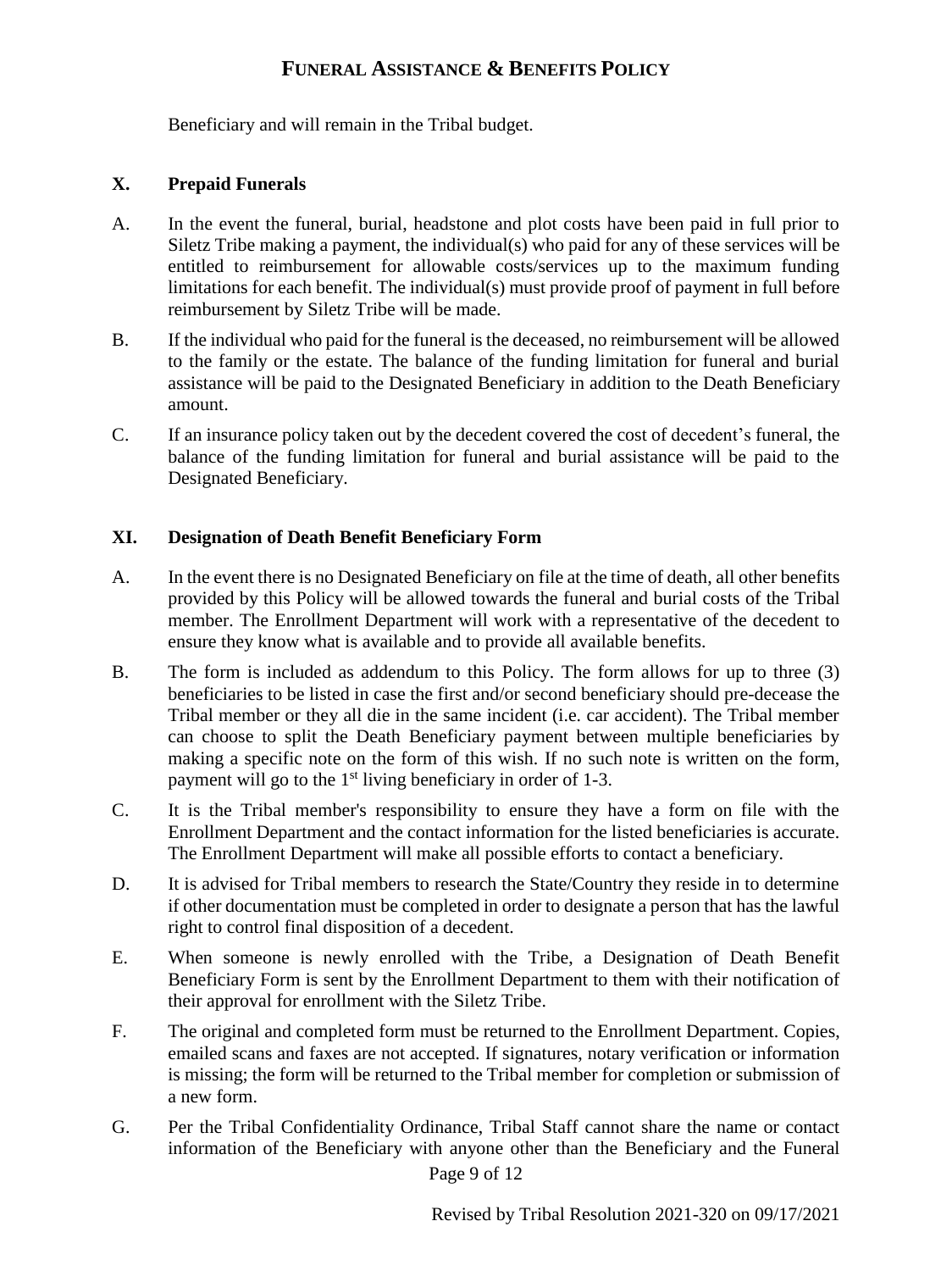Home. The Elders Council Officers are permitted to receive the contact information for purposes of sending their condolences card, funeral flowers and/or check

- H. There is no "default beneficiary" such as a spouse if married or parents if a minor child should pass. A designated beneficiary on the required form is the only way that benefits payment to the Designated Beneficiary(ies) will be paid under this Policy. All Tribal members, adults and minors, need to have their own form on file with the Enrollment Department to receive the full benefits available under this Policy.
- I. The Enrollment Department annually publishes an article explaining the Siletz Death Benefit. The Enrollment Department will send out a letter with the form to individual Tribal members that have no designated beneficiary on file at least once every three years.
- J. The Designation of Death Benefit Beneficiary form is for a Tribal member to designate a beneficiary. No other form or notarized statement will be accepted. This benefit is not allowed to be specified for designation to an individual in a Last Will & Testament or similar document.
- K. In order for someone to complete a form on behalf of an adult Tribal Member using a Power of Attorney (POA), the POA must explicitly grant the power to the agent to assign or change beneficiary designation if that is the principal's intent.
- L. The Designated Beneficiary designated on any Designated Beneficiary form by a Siletz Tribal member must be age 18 years or older at the time the form is completed.
- M. The Designated Beneficiary designated CANNOT be a "family trust" or the "estate" of the deceased. The Designated Beneficiary must be an individual person(s).
- N. In order to be considered complete, the form must include at minimum the 1st Beneficiary's legal name, mailing address, and telephone number. The completed form must contain the enrolled Siletz Tribal member's name, roll number, their notarized signature and the date the form was signed. The form must be received by the Enrollment Department PRIOR to the passing of the Tribal member.
- O. The Tribal member can list on their Designated Beneficiary Designation form multiple people who will share equally in the Benefit to be paid after all burial expenses are paid.
- P. As of January 1, 2017 the Designation of Death Benefit Beneficiary form (FORM # ENROLL-003) is REQUIRED to be notarized to ensure the Tribal member has been the one to sign the form. Any Beneficiary form that was submitted prior to this date, will be accepted by the Enrollment Department.
- Q. An enrolled Tribal member may change their designated beneficiary at any time. This is done by completing a new form and submitting it to the Enrollment Department for filing within their individual Enrollment file.
- R. The most recent completed form, signed correctly, notarized if required by the form and on file with the Enrollment Department as of the date of death of a Tribal member is the one that will be honored when determining the beneficiary.
- S. The Tribal member must complete and return a new form if they need to update the Designated Beneficiary's address or phone number. The Enrollment Department will make all reasonable attempts to notify the Beneficiary, however it will be up to the Beneficiary to contact the Enrollment Department within twelve months of the date of death to provide current mailing address for distribution of the Beneficiary payment.

Page 10 of 12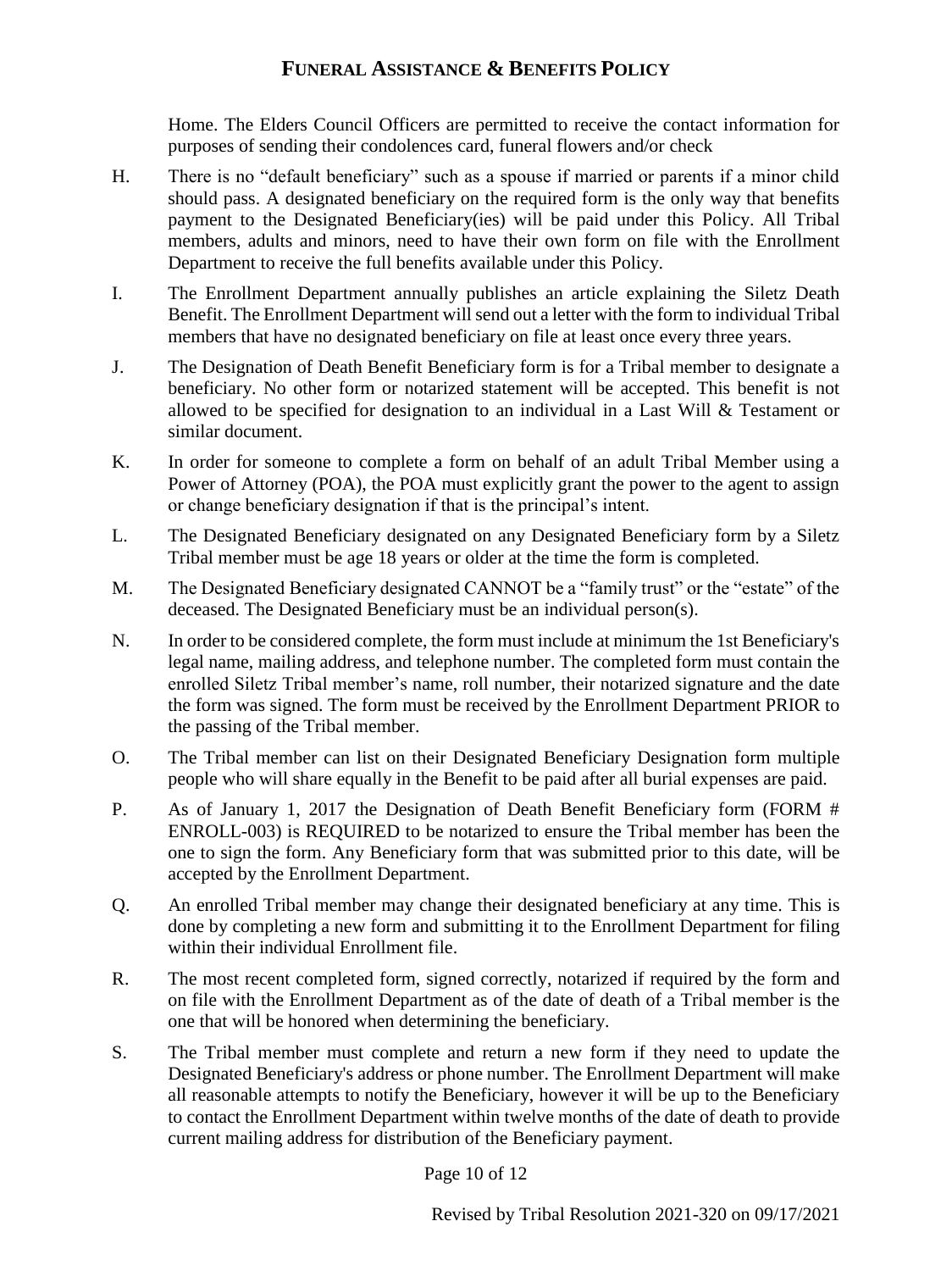- T. The Confederated Tribes of Siletz and the Enrollment Department are not responsible for lost or misdirected forms.
- U. Minor Children not under Tribal/State Foster Care: The biological/adoptive parent of a Tribal member minor child, at the time a Designated Beneficiary form is completed, must complete the form for the minor child; the child does not have the legal capacity to complete the form for themselves. If the form is completed by someone other than the child's biological/adoptive parent, such as a legal guardian, legal documentation showing the legal guardian is specifically allowed to decide the "inheritance rights" of the Tribal member child must be submitted with the form.
- V. Minor Children in Tribal/State Foster Care: Should a child that is currently in Tribal/State foster care pass away no Death Beneficiary Benefit payments will be paid regardless if a form is on file with the Enrollment Department.
- <span id="page-10-0"></span>W. Once the minor child is eighteen (18) years of age, they have the capacity to fill out their own Designated Beneficiary form. Until an updated form is properly completed and submitted to the Enrollment Department, the existing Beneficiary form will continue on file.

#### **XII. Eligible Infant Not Yet Enrolled**

- A. When an infant, one (1) year of age or younger is not yet enrolled and passes away but would have been eligible for enrollment the infant is eligible for distribution of Death Benefits as described in  $\S2.354(c)$  -  $\S2.354(f)$  only. Eligibility under this section shall include a stillborn birth.
- B. For a stillborn birth, the Tribal member parent will need to provide a copy of the report from the hospital that is provided to the funeral home in lieu of a death certificate, generally referred to as a fetal demise report.
- <span id="page-10-1"></span>C. The Enrollment Department will administer the Death Benefits for a stillborn infant in the same manner as when a Tribal member has no designated beneficiary.

### **XIII. Removal of Deceased From the Current Tribal Membership Roll**

- A. When a Tribal member passes away their enrollment status is changed from "Active" to "Deceased Pending Resolution" in the Enrollment database; Tribal Assistance System (TAS).
- B. This action is posted as required in the Enrollment Ordinance once the death certificate has been received by the Enrollment Department.
- C. Action is taken by the Tribal Council in the form of a Tribal Resolution instructing the Enrollment Department to remove the name of the deceased Tribal member from the roll.
- D. The removal of the deceased Tribal member's name from the Siletz Membership roll and transferred to the Honored Ancestors Roll shall occur as specified in the Enrollment Ordinance.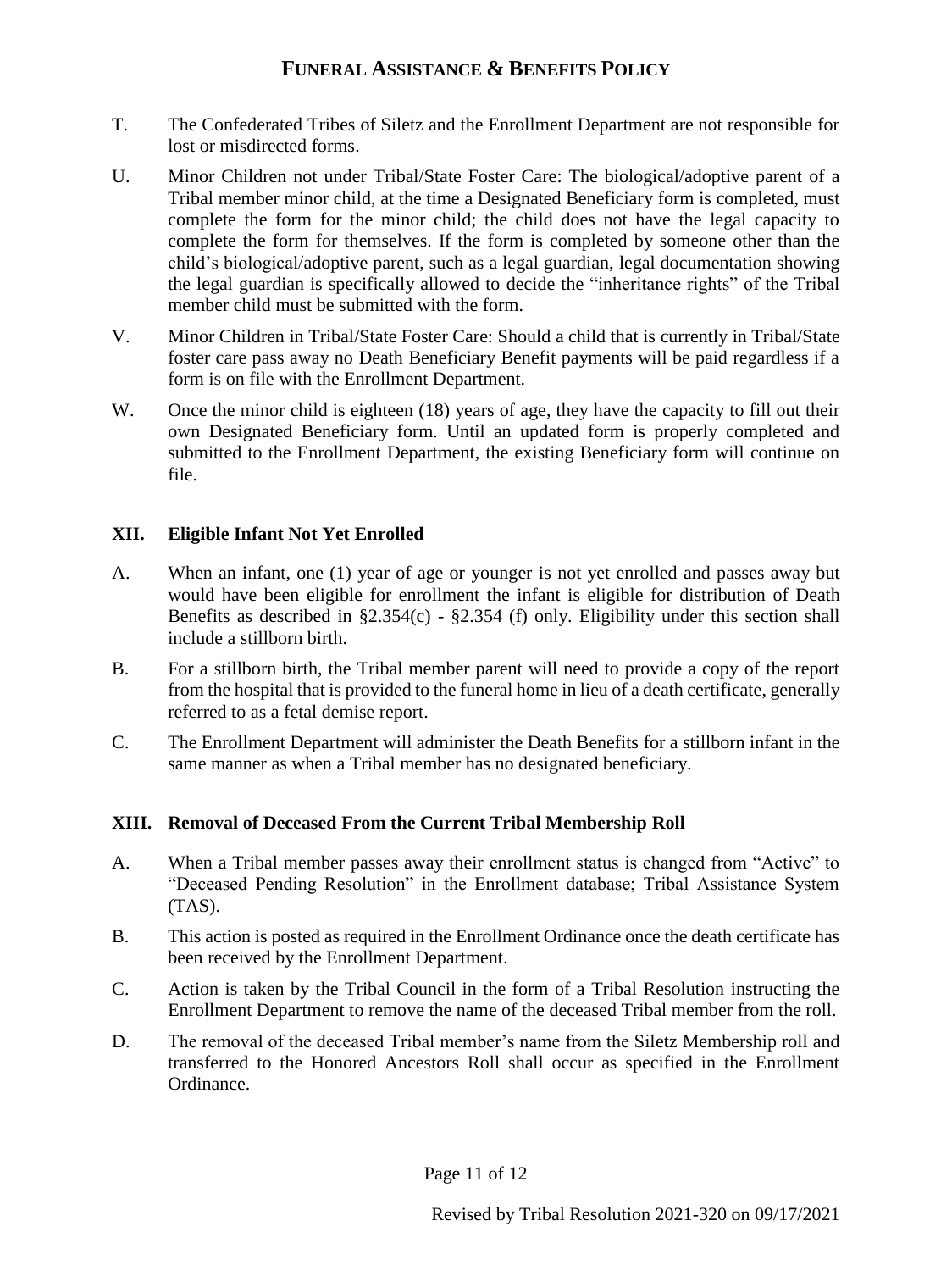#### <span id="page-11-0"></span>**XIV. Death Reports**

- A. The Enrollment Department maintains multiple reports regarding deceased Tribal Members.
- B. The Tribal Member Death Report lists the roll number, legal name, date of birth and date of death of Tribal members that have passed away during the current Tribal fiscal year. This will be published in the Siletz News on a quarterly basis in the Confidential newsletter. A copy of the Tribal Member Death Report is available to Tribal staff as needed.
- C. A copy of the Tribal Member Death report will be sent to the Bureau of Indian Affairs (BIA), Division of Probate and Estate Services at the Northwest Regional Office on a quarterly basis at minimum. The Enrollment Department will work with the BIA to assist in providing necessary documentation, family information, and contact information for potential heirs as requested by the BIA.
- <span id="page-11-1"></span>D. The Enrollment Department maintains a statistical report for the cause of death of Tribal members. The statistical report will be included with the Enrollment Department quarterly report to Tribal Administration and Tribal Council.

#### **XV. Tribal Contacts for Funerals**

When having a funeral for a Siletz Tribal member, there are multiple people within the Tribe the primary contact, Beneficiary or the funeral home may need to contact to arrange for the funeral services:

- A. Plot Location\*: Culture Department
- B. Grave-site Preparation\*: Public Works
- C. Honor Guard & Veteran Benefits: Veteran's Coordinator
- D. Community Center: Fleet and Facility
- E. Dance House: Culture Department
- F. Meal/Potluck: Programs I Manager
- G. Tribal Casket and Tribal Pendleton Blanket: Enrollment Department

\*For burial at Paul Washington Cemetery in Siletz, Oregon